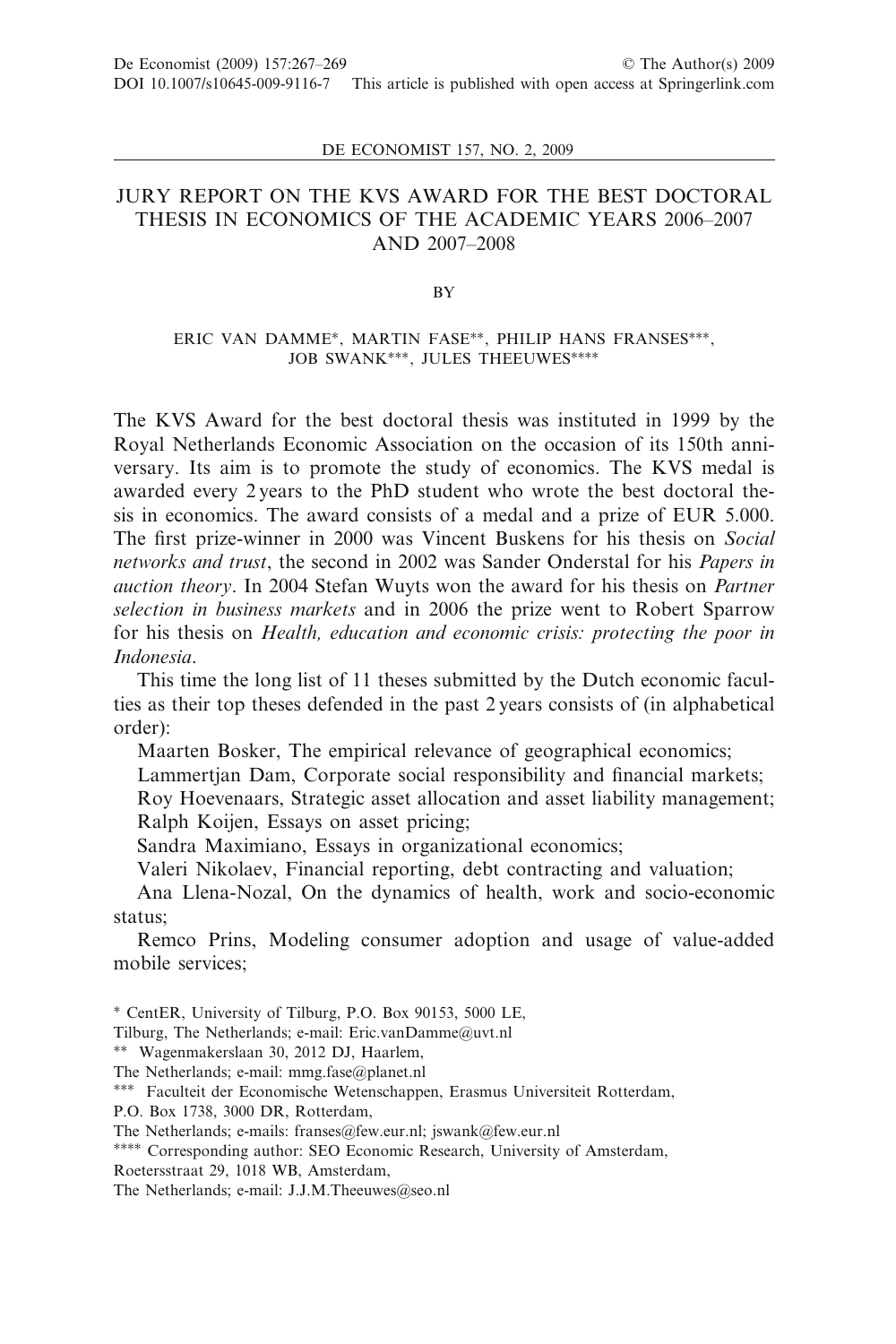## 268 E. VAN DAMME ET AL.

David Schrager, Essays on asset liability modelling;

Philippe Versijp, Advances in the use of stochastic dominance in asset pricing;

Rifka Weehuizen, Mental capital. The economic significance of mental health;

As can be seen the list covers a broad area of business and financial economics, general economics and econometrics. There are more manuscripts originating in the area of business economics than general economics. The large number of theses in the field of financial economics is notable and the presence of a thesis in the field of accounting is probably a first and is very much welcomed.

These are all excellent research manuscripts and the jury with professors Eric van Damme, Martin Fase, Philip Hans Franses, Job Swank and Jules Theeuwes (chair) had a difficult task to pick the winner. There are three relevant criteria for the selection of the winner: coherence, consistency and structure of content, scientific contribution and relevance for society. After much deliberation on the basis of these criteria the jury narrowed the choice set down to a short list of three theses. In the end one of them became the winner, but the other two are also of outstanding quality and deserve a special honorary mention in this jury report.

The first thesis that the jury wants to mention specifically is written by Ana Llena-Nozal on the *Dynamics of health, work and socio-economic status*. The jury praises the care and econometric professionalism that underlies the empirical analysis in the chapters. Two chapters aim at explaining health at young age as related to the socio-economic characteristics of the parents ingeniously using a regression discontinuity design. Two other chapters concentrate on the relationship between health and individual characteristics in the case of labour market participants and decompose the intricate relationship between health and work. This is a very well executed dissertation on a topic that is very relevant for society.

The second thesis that the jury wants to give a honorary mention is written by Sandra Maximiano and is called *Essays on organizational economics*. The topic of organizational economics is a fast growing relatively new field in economics. The main topic of the thesis is the gift exchange between employer and employee. This innovative topic is expanded theoretically and empirically in a combination of chapters which exploit techniques and results from experimental economics and chapters using real life data and state-ofthe-art micro-econometrics.

In the final end, the jury decided unanimously to award the prize for the best thesis and the KVS medal to Ralph Koijen for his *Essays on asset pricing*. The chapters in his thesis, some of them already published in prestigious international journals (such as the *Journal of Finance*), are executed with superb economic skill. The theoretical developments are new and